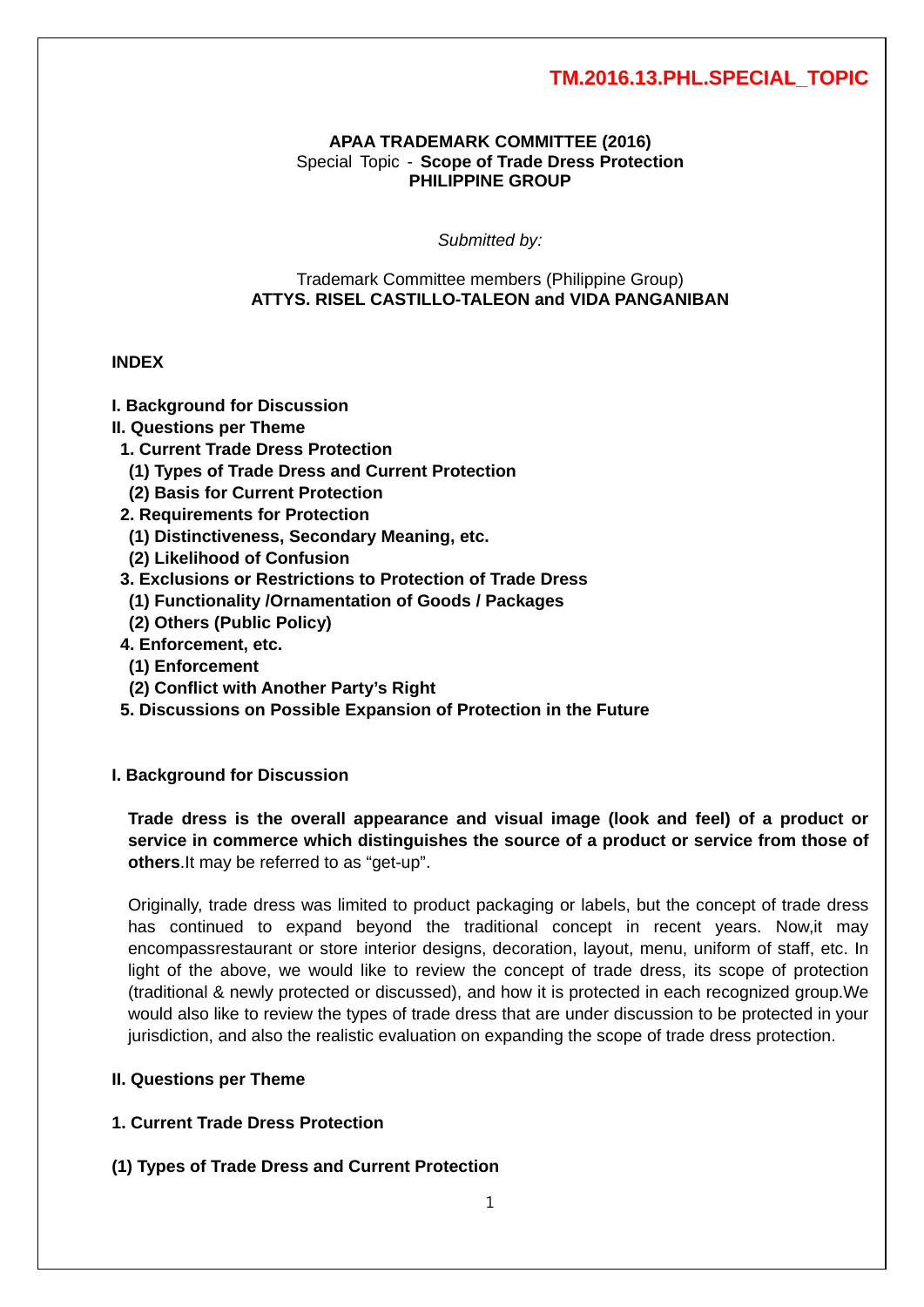In the next page, please check whether each type of the trade dress indicated below is recognized for protection in your jurisdiction, assuming that certain requirements for protection are fully satisfied.

## **(2) Basis for Current Protection**

We would like to know whether trade dress is protected under your Trademark Act, unfair competition laws, etc., or recognized through precedents or examination practice.

Please check the basis for current protection in your jurisdiction. **Please mark with an (\*) if the trade dress can be protected only when it is established that secondary meaning has been acquired and/or that it is well-known and otherwise, it is not protected.**

| <b>TYPES</b><br><b>OF</b>        | (1)<br><b>PRO</b>                                                              | (2) APPLICABLE LAW, PRACTICE, ETC.      |                                                 |                                          |                                |                                         |                                                        |                                                                     |
|----------------------------------|--------------------------------------------------------------------------------|-----------------------------------------|-------------------------------------------------|------------------------------------------|--------------------------------|-----------------------------------------|--------------------------------------------------------|---------------------------------------------------------------------|
| <b>TRADE</b><br><b>DRESS</b>     |                                                                                | <b>TEC</b><br><b>TED</b><br>$\tilde{?}$ | <b>Trade</b><br>mark<br><b>Regist</b><br>ration | <b>Design</b><br><b>Regist</b><br>ration | Copyri<br>ght<br>(Reg.<br>Y/N) | <b>Unfair</b><br>Comp<br>etition<br>Law | <b>Court</b><br><b>Preced</b><br>ents<br>(case<br>law) | <b>Others</b><br>(tort,<br>crimin<br>al<br>punish<br>ment,<br>etc.) |
| (a)Word/p<br>icture<br>marks     | <b>SAMSUNG</b>                                                                 | Ÿ                                       | Y                                               | N                                        | N                              | Ÿ                                       | Ÿ                                                      | N                                                                   |
| (b)Produc<br>3D<br>t<br>shapes   | (Guylian chocolate)                                                            | Ÿ                                       | Ÿ                                               | Y                                        | Y                              | Y                                       | $\overline{N}$                                         | N                                                                   |
| (c)Produc<br>t package<br>design | <b>EMILIANE</b><br><b>Barilla</b><br>CORTELLINE<br>jutto Crudo<br>(tortellini) | Ÿ                                       | Ÿ                                               | Ÿ                                        | Ÿ                              | Y                                       | N                                                      | N                                                                   |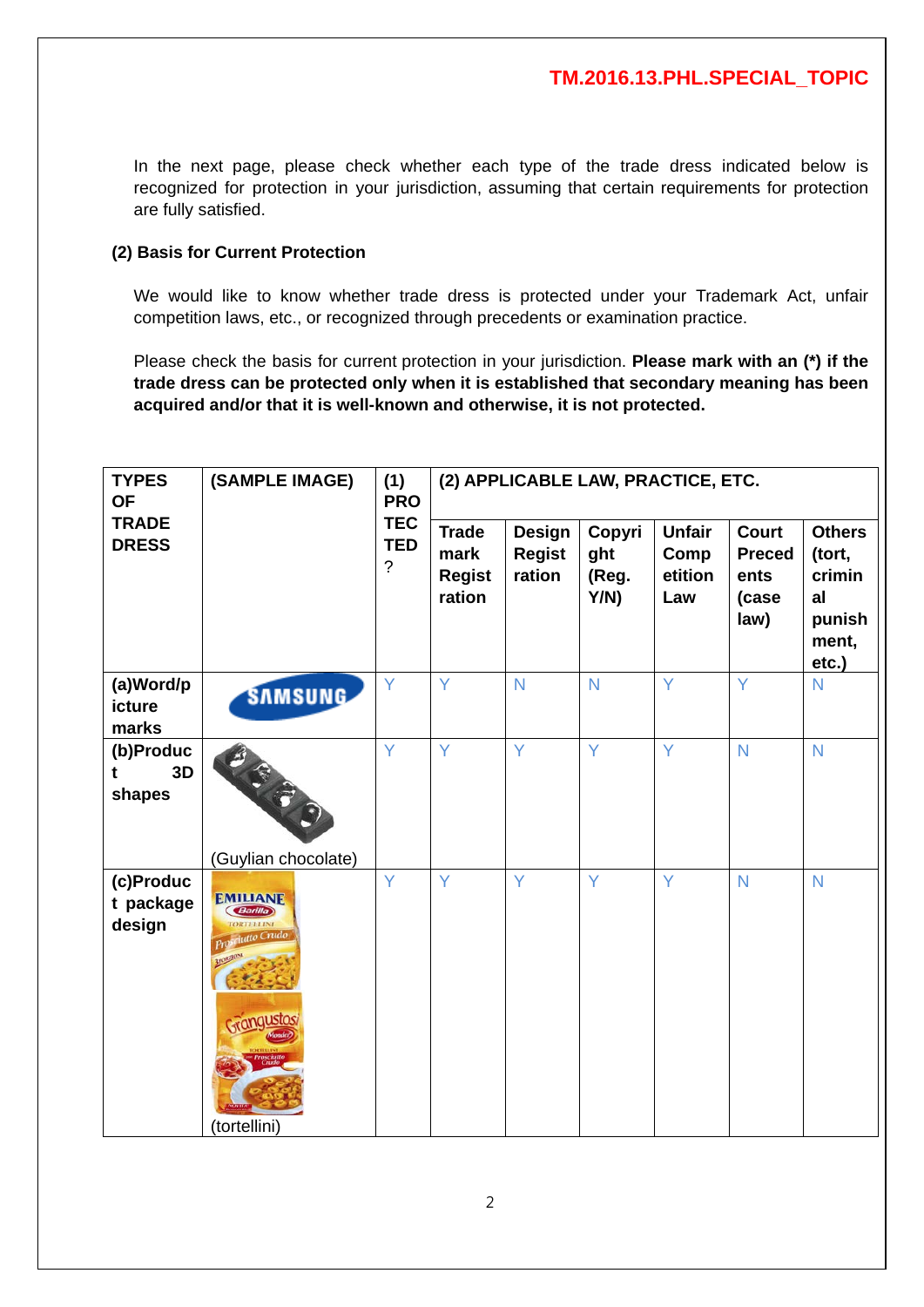| (d)Single<br>color<br>of                                                      |                                                                                                                                                                                                                     | Υ              | Ÿ                       | $\mathsf{N}$            | N            | Y            | N            | N              |
|-------------------------------------------------------------------------------|---------------------------------------------------------------------------------------------------------------------------------------------------------------------------------------------------------------------|----------------|-------------------------|-------------------------|--------------|--------------|--------------|----------------|
| product/p<br>ackaging                                                         | (Press pad)                                                                                                                                                                                                         |                |                         |                         |              |              |              |                |
| (e)Store<br>interior<br>design                                                |                                                                                                                                                                                                                     | $\mathsf{N}$   | $\mathsf{N}$            | N                       | $\mathsf{N}$ | N            | N            | $\mathsf{N}$   |
| (f) Layout<br>of<br>store<br>display                                          | (Apple store)<br><b>Color</b><br>(a paint sample floor<br>display unit<br>consisting of upper<br>trim display panels<br>with various photos<br>and/or text<br>displayed; five (5)<br>distinctive shelving<br>units) | N              | $\overline{\mathsf{N}}$ | N                       | $\mathsf{N}$ | N            | $\mathsf{N}$ | $\mathsf{N}$   |
| (g)Store<br>exterior<br>design                                                | ((gas station)                                                                                                                                                                                                      | Y              | $\mathsf{N}$            | N                       | Ÿ            | N            | $\mathsf{N}$ | $\mathsf{N}$   |
| (h)Positio<br>mark<br>n<br>(jeans)                                            | (red tab attached to<br>the hip pocket of<br>jeans)                                                                                                                                                                 | Y              | $Y^*$                   | $\mathsf{N}$            | $\mathsf{N}$ | Y            | N            | $\mathsf{N}$   |
| (i)Uniform<br>sales<br>of<br>clerks/sta<br>ff (parcel<br>delivery<br>service) |                                                                                                                                                                                                                     | $\overline{N}$ | $\overline{N}$          | $\overline{\mathsf{N}}$ | $\mathsf{N}$ | $\mathsf{N}$ | N            | $\overline{N}$ |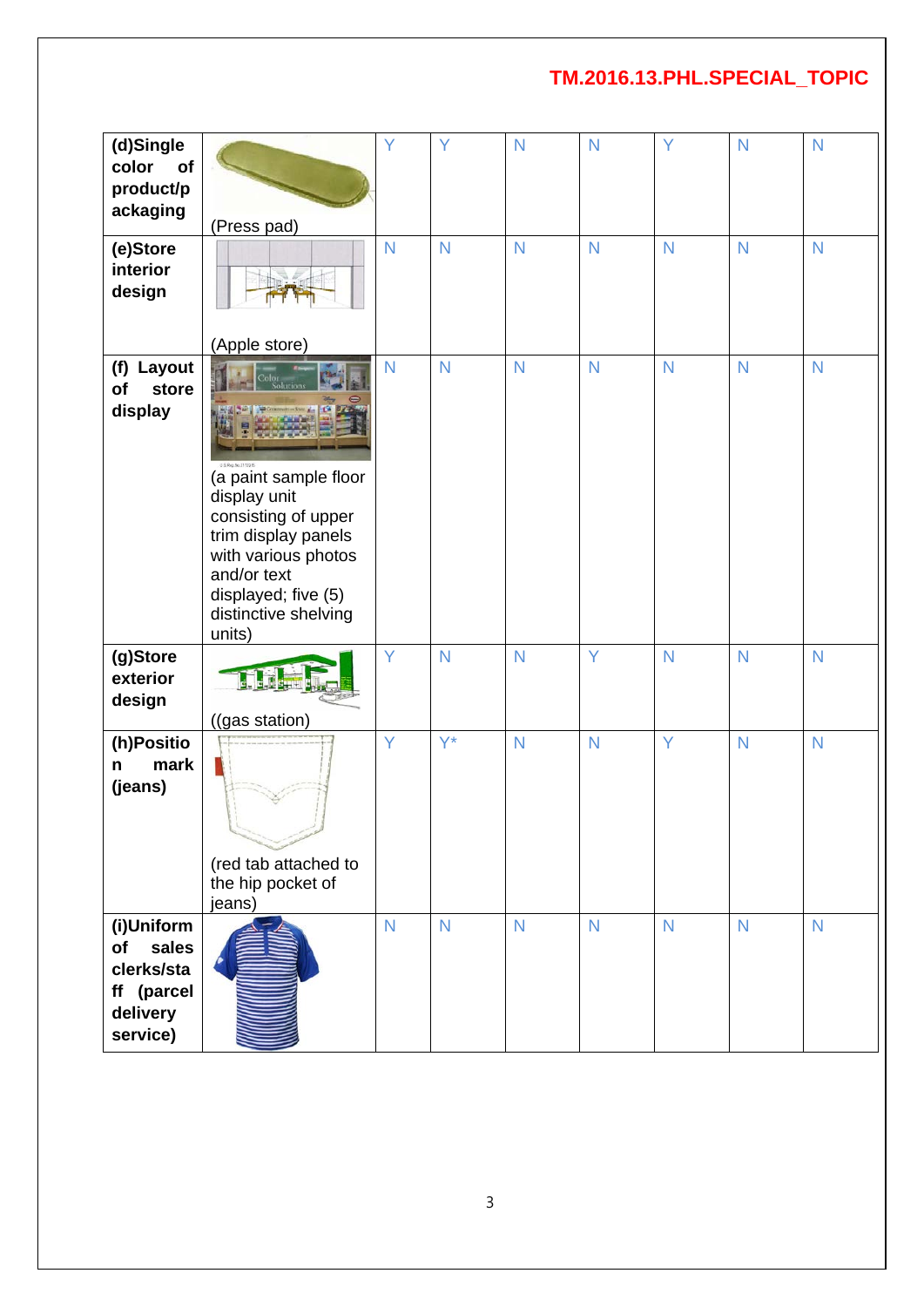| (j)Menu<br>design<br>(restaura<br>nt<br>service)                                                            | <b>CAT</b><br>$\mathbf{z}$<br>$\mathbb{F}$<br>bien<br>$rac{b}{\sqrt{a}}$<br>brev<br>$*1$ | Y   | N | $\mathsf{N}$ | Y | N | N | $\mathsf{N}$ |
|-------------------------------------------------------------------------------------------------------------|------------------------------------------------------------------------------------------|-----|---|--------------|---|---|---|--------------|
| $(k)$ (Please<br>suggest<br>other<br><b>of</b><br>types<br>trade<br>dress<br><b>of</b><br>your<br>interest) |                                                                                          | N/A |   |              |   |   |   |              |

\*1http://designbump.com/restaurant-menu-designs/

### **2. Requirements for Protection**

# **(1)Distinctiveness, Secondary Meaning, etc.**

In relation to the protection system of trade dress in operation in your jurisdiction, please answer the following questions as to the requirements for protection:

|                                                                                                                                          | <b>Trademark</b><br>Registratio<br>n | Design<br>Registratio<br>n | Copyrigh<br>t<br>(Reg.<br>Y/N) | <b>Unfair</b><br>Competitio<br>n Law | <b>Court</b><br><b>Precedent</b><br>(case<br>S<br>law) | <b>Others</b><br>(tort,<br>criminal<br>punishmen<br>$t, etc.$ ) |
|------------------------------------------------------------------------------------------------------------------------------------------|--------------------------------------|----------------------------|--------------------------------|--------------------------------------|--------------------------------------------------------|-----------------------------------------------------------------|
| $(a)$ ls<br>distinctivenes<br>of<br>trade<br>S –<br>dress<br>required?                                                                   | Ÿ                                    | N                          | $\overline{N}$                 | Y                                    | Y                                                      | N/A                                                             |
| novelty<br>(b)ls<br>of trade dress<br>required<br>for<br>protection?                                                                     | $\mathsf{N}$                         | Y                          | $\overline{N}$                 | Y                                    | Ÿ                                                      | N/A                                                             |
| (c)In case the<br>trade dress is<br>not inherently<br>distinctive,<br>should<br>the<br>acquisition of<br>secondary<br>meaning<br>through | Y                                    | N/A                        | N/A                            | N/A                                  | Ÿ                                                      | N/A                                                             |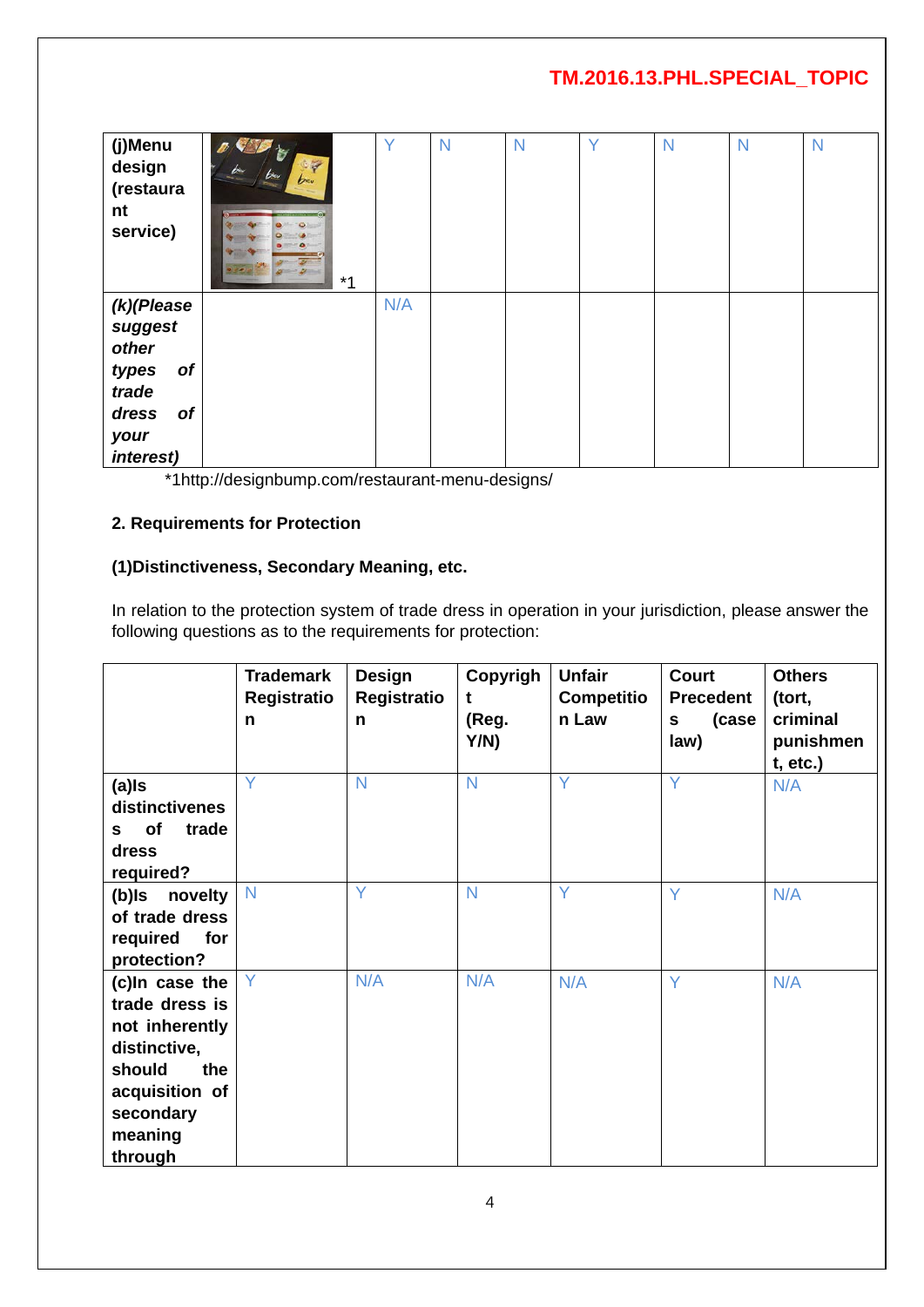| usage<br>be  |  |  |  |
|--------------|--|--|--|
| established? |  |  |  |

#### **(2) Likelihood of Confusion:**

| Are trade dress owners required to present   N<br>(prima facie) evidence establishinga<br>likelihood of confusion between her/his<br>trade dress and the accused? |  |
|-------------------------------------------------------------------------------------------------------------------------------------------------------------------|--|
|                                                                                                                                                                   |  |

### **3. Exclusions or Restrictions to Protection of Trade Dress**

In relation to the protection system of trade dress in operation in your jurisdiction, we would like to review exclusions and/or restrictions of protection.

## **(1) Functionality/ Ornamentation of Goods / Packages:**

| (a)Is<br>trade<br>dress<br>$\mathbf{a}$<br>protected if the product<br>itself is fully functional?        | (ballpoint pen)                | N                                                                                                                                                                                                                                                                                                                                                                                                                                                       |
|-----------------------------------------------------------------------------------------------------------|--------------------------------|---------------------------------------------------------------------------------------------------------------------------------------------------------------------------------------------------------------------------------------------------------------------------------------------------------------------------------------------------------------------------------------------------------------------------------------------------------|
| trade<br>(b)ls<br>dress<br>a<br>protected if not fully but<br>mostly/basically<br>functional?             | (computer<br>carrying<br>case) | Y<br>In terms of copyright protection, there is<br>jurisprudence which provides that a useful<br>article may be copyrightable only if and<br>only to the extent that such design<br>incorporates pictorial,<br>graphic,<br><b>or</b><br>sculptural features that can be identified<br>separately from, and are capable of<br>existing independently of the utilitarian<br>aspects of the article. (Ching v. Salinas,<br>G.R. No. 161295, June 29, 2005) |
| $(c)$ s<br>trade<br>dress<br>a<br>protected if the product<br>itself is only ornamental or<br>decorative? | (pendant)                      | Y                                                                                                                                                                                                                                                                                                                                                                                                                                                       |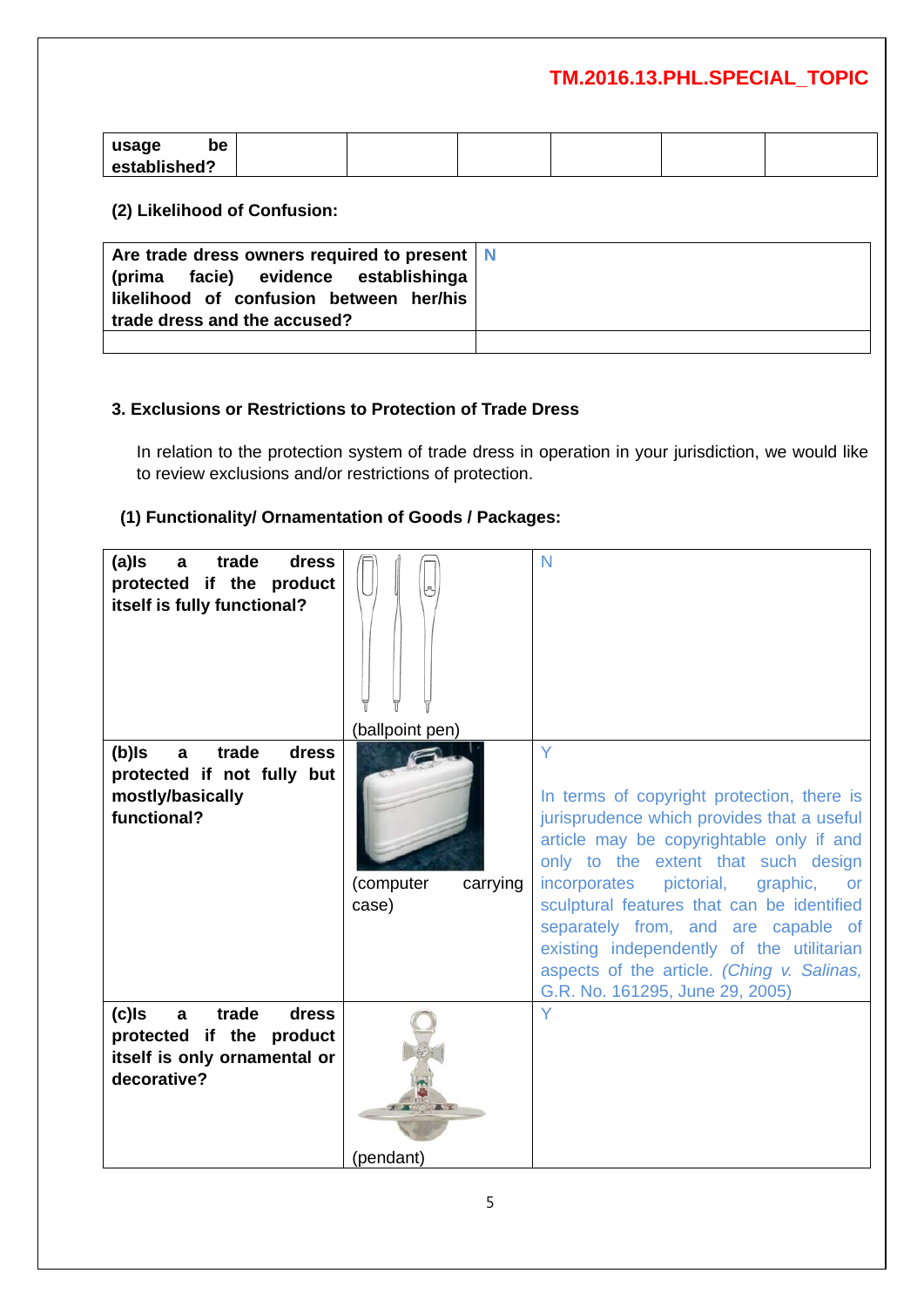#### **(2) Others (Public Policy)**

**Are there laws/regulations restricting the protection of trade dress of a certain category of goods? (For example, there are regulations requiring plain packaging for tobacco in Australia. Are there any similar laws, regulations or practices in your country? If yes, are there any concerns on such restrictions in terms of protection of trade dress?)**



**Y**

(tobacco)

Republic Act No. 10643 or the Graphic Health Warnings Law, which was promulgated on July 15, 2014,requires cigarette packages and other tobacco product packages to bear the prescribed highly visible full-color Graphic Health Warnings, which have 2 components: (1) a photographic picture warning and (2) and accompanying textual warning that is related to the picture.

Graphic Health Warnings are required to be printed on 50% of the principal display surfaces of any tobacco product package, including package inserts and onserts, and it shall occupy 50% of the front and 50% of the back panel of the packaging. A sample template of the Graphic Health Warnings is shown below:



Mastercases which contain the logo or trademark of tobacco brands are also required to contain the textual health warning "SMOKING KILLS" which shall be printed in the same single color and in bold print as the trademark logo. The textual health warning shall be of equal prominence and visibility as the logo or trademark of tobacco companies.

There is no indication at present that the adoption of the plain packaging scheme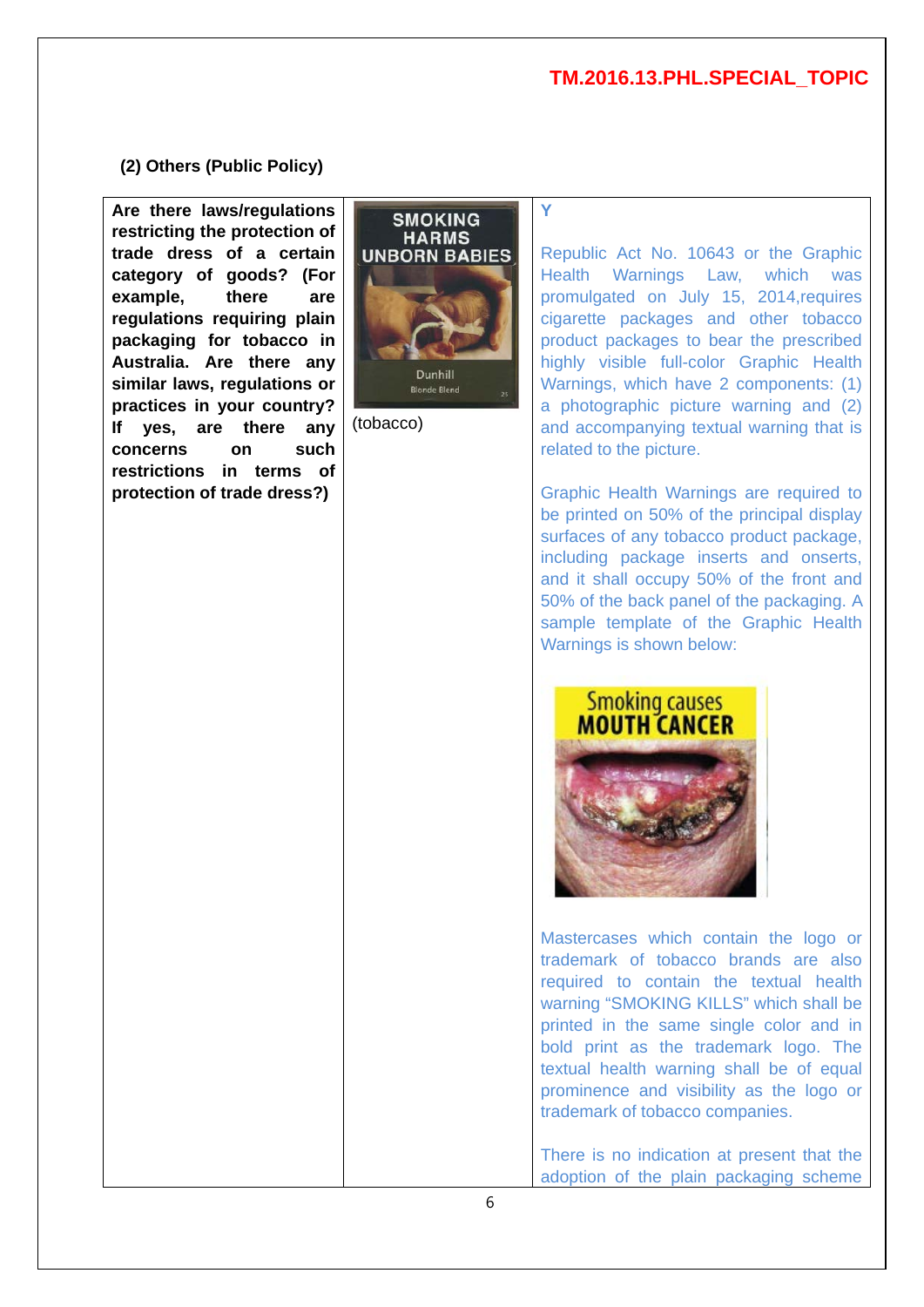| for tobacco products in the Philippines is |
|--------------------------------------------|
| imminent, as the country's Department of   |
| Health is currently focused on the         |
| mechanics of the full implementation of    |
| the Graphic Health Warnings Law.           |

#### **4. Enforcement, etc.**

#### **(1) Enforcement:**

#### **1) What kinds of remedies are available in case of trade dress infringement?**

| C)Others       | Destruction of infringing material, imprisonment and/or fine |
|----------------|--------------------------------------------------------------|
| $ $ (b)Damages |                                                              |
| (a)Injunction  |                                                              |

**2) Are there any laws/regulations enforcing rights against the dilution of trade dress in your country?**

# **N**

### **(2) Conflict with Another Party's Right:**

**After you obtained a registration of a certain type of trade dress when another party had obtainedprior/anteriorrights to overlapping or conflicting object under a different law, are there any law/regulations to prevent you from using the trade dress?**

### **5. Discussions on Possible Expansion of Protection in the Future**

**Please describe the current discussions in your jurisdiction regarding the protection of new types of trade dress in the future.**

| <b>Types of Trade Dress</b>                   | describe<br><b>Please</b><br>current<br>discussions regarding future<br>introduction of registration<br>system for Trade Dress | <b>Please</b><br>describe<br>current<br>discussions<br>regarding<br>measures<br>for future protection<br><b>of</b><br>Trade<br>Dress,<br>except<br>by<br>means<br>0f<br>registration? |
|-----------------------------------------------|--------------------------------------------------------------------------------------------------------------------------------|---------------------------------------------------------------------------------------------------------------------------------------------------------------------------------------|
| (a)Word/picture marks                         | <b>N/A</b>                                                                                                                     | N/A                                                                                                                                                                                   |
| (b)Product shapes                             | <b>N/A</b>                                                                                                                     | N/A                                                                                                                                                                                   |
| (c)Product<br>package<br>design               | <b>N/A</b>                                                                                                                     | <b>N/A</b>                                                                                                                                                                            |
| (d)Single<br>of<br>color<br>product/packaging | N/A                                                                                                                            | <b>N/A</b>                                                                                                                                                                            |